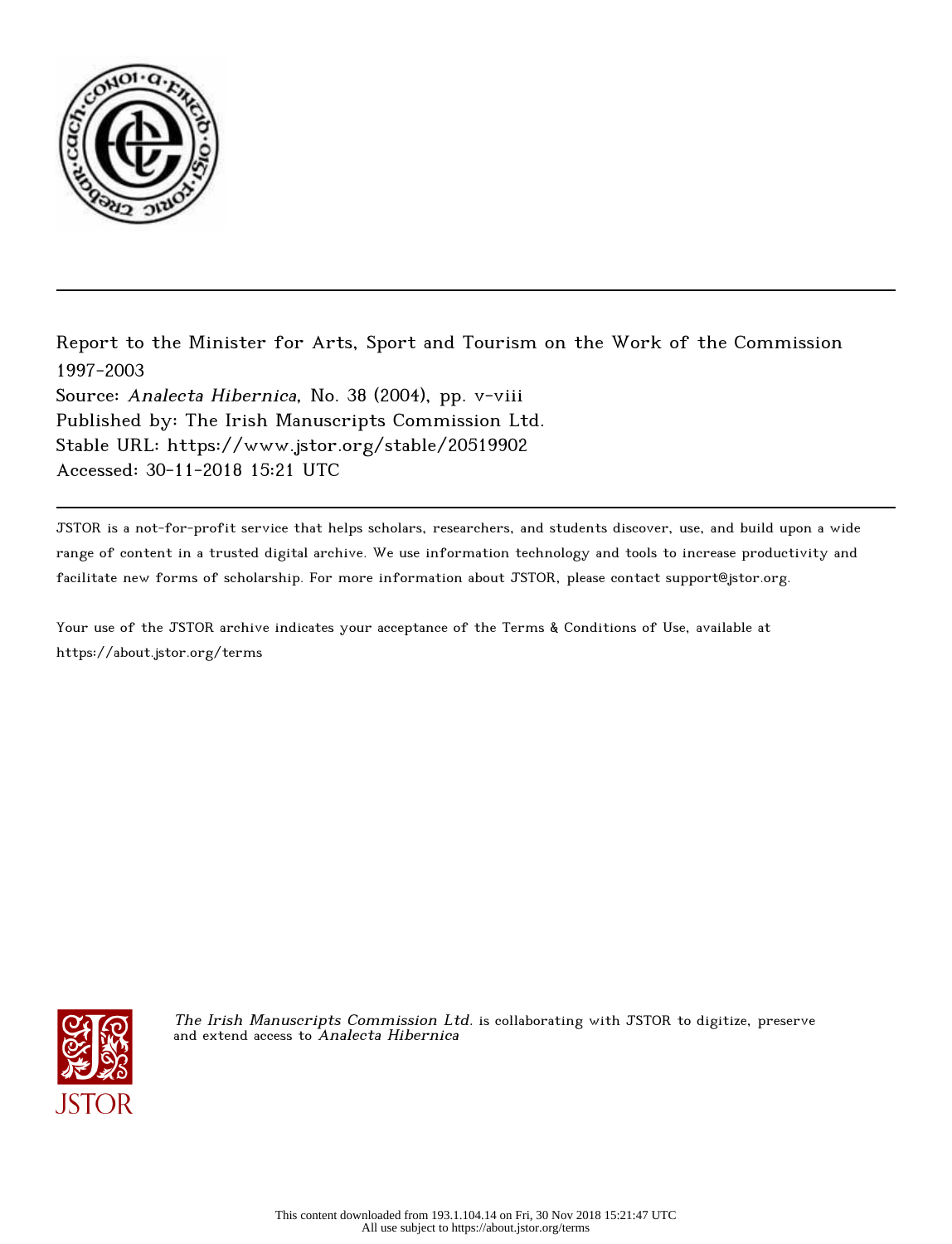## REPORT TO THE MINISTER FOR ARTS, SPORT AND TOURISM ON THE WORK OF THE COMMISSION 1997-2003

Is mor an gradam mar ne, Cathaoirleach agust baoin Chomnstan Laiminscriptulu na hEileann, ar dtuarascail, do reir alt 1 de théarmaí tagartha an Choimisiúin, a chur féd' bhráid.

We, the Chairman and Members of the Irish Manuscripts<br>Commission, have the honour to present our report as required by Commission, have the honour to present our report as required by section 1 of the terms of reference of the Commission.

> James McGuire (Chairman)<br>Francis J. Byrne Nicholas Canny Nicholas Canny  $P_{\text{rel}}(16^{-1}$ David Craig Maura Cronin Louis M. Cullen<br>Mary E. Daly Geoffrev J. Hand Geomey J. Hand David Harkness James Kelly Declan Kiberd James F. Lydon Mane Mac Conghail Mairin Ni Dhonnchadha Máirtín Ó Briain<br>Mary O'Dowd Gearóid Ó Tuathaigh Anngret Simms Anngret Simms Brian Irainor

 73 Merrion Square, Dublin 2

November 2003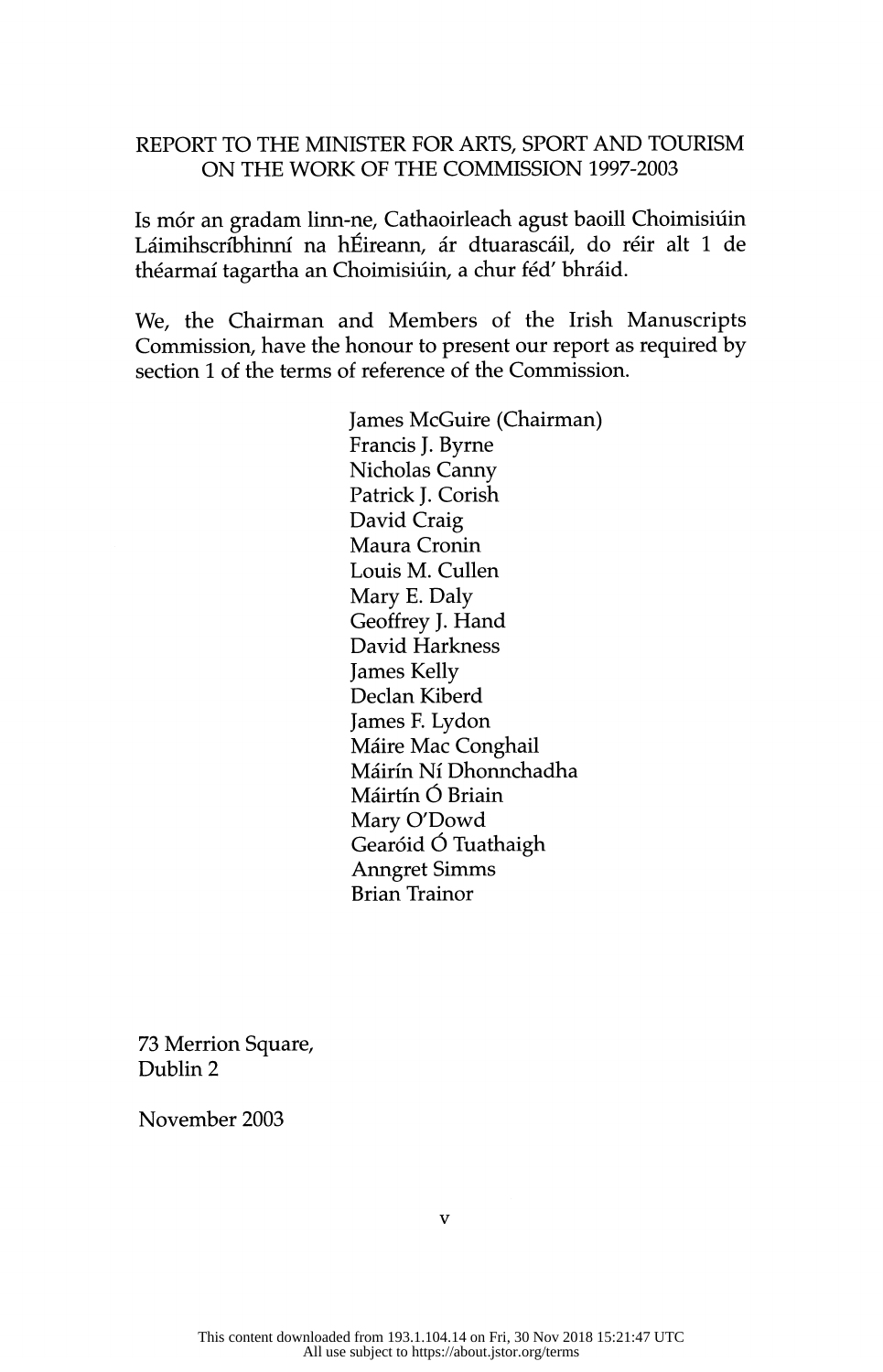Six meetings of the Commission were held on average in each of the years under review. There were too the usual meetings of the Editorial Board of the new series of Calendars of Papal Registers.

The membership of the Commission has undergone significant change during this period. It is with great regret that we record the deaths of Professor F. X. Martin and Professor Brian O Cuív, both long serving members of the Commission. An appreciation of their life and work is offered below. We note with regret the passing of Fr Leonard Boyle, who made a major contribution to the success of the Calendar of Papal Registers. In June 2000, six new members were appointed to the Commission: Dr Maura Cronin, Dr James Kelly, Mr James McGuire, Professor Máirín Ní Dhonnchadha, Dr Máirtín Ó Briain and Professor Gearóid Ó Tuathaigh. In September 2003 Mr Brendan O Donoghue, Director of the National Library and an  $ex$  officio member of the Commission, ceased to be a member and an ex officio member of the Commission, ceased to be a member on retiring from his position in the National Library.

The Commission has traditionally been dependent on its parent<br>Government Department for the provision of necessary staffing services. Following the departure in spring 2002 of the clerical officer who had been assigned to work part-time for the officer who had been assigned to work part-time for the Commission, the offices were left without clerical assistance. The Commission wishes to emphasise the serious implications this situation has had for its work. In the context of a review of its role and functions, the Commission concluded that in future its needs would best be served by an administrator, appointed on a half-time basis, who would have charge of administration and day to day management of all aspects of the Commission's work. As an emergency measure the Commission put in place in 2003 contract emergency measure the Commission put in place in 2003 contract for service arrangements to cover book enquiries and sales, as well as research and administrative assistance.

Having served as chairman of the Commission for five years,<br>Professor Geoffrey Hand's term came to a close in May 2003. Professor Hand battled with indifferent health during his chairmanship to guide the Commission during a difficult time in its history. In June 2003 the Minister for Arts, Sport and Tourism  $\frac{1}{100}$  history. In June 2003 the Minister for Arts, Sport and Tourism appointed James McGuire as Chairman to 31 December 2003.

The Commission has continued actively with its publication programme. During the years covered by this report it has programme. During the years covered by this report it has overseen the publication of a number of important guides, editions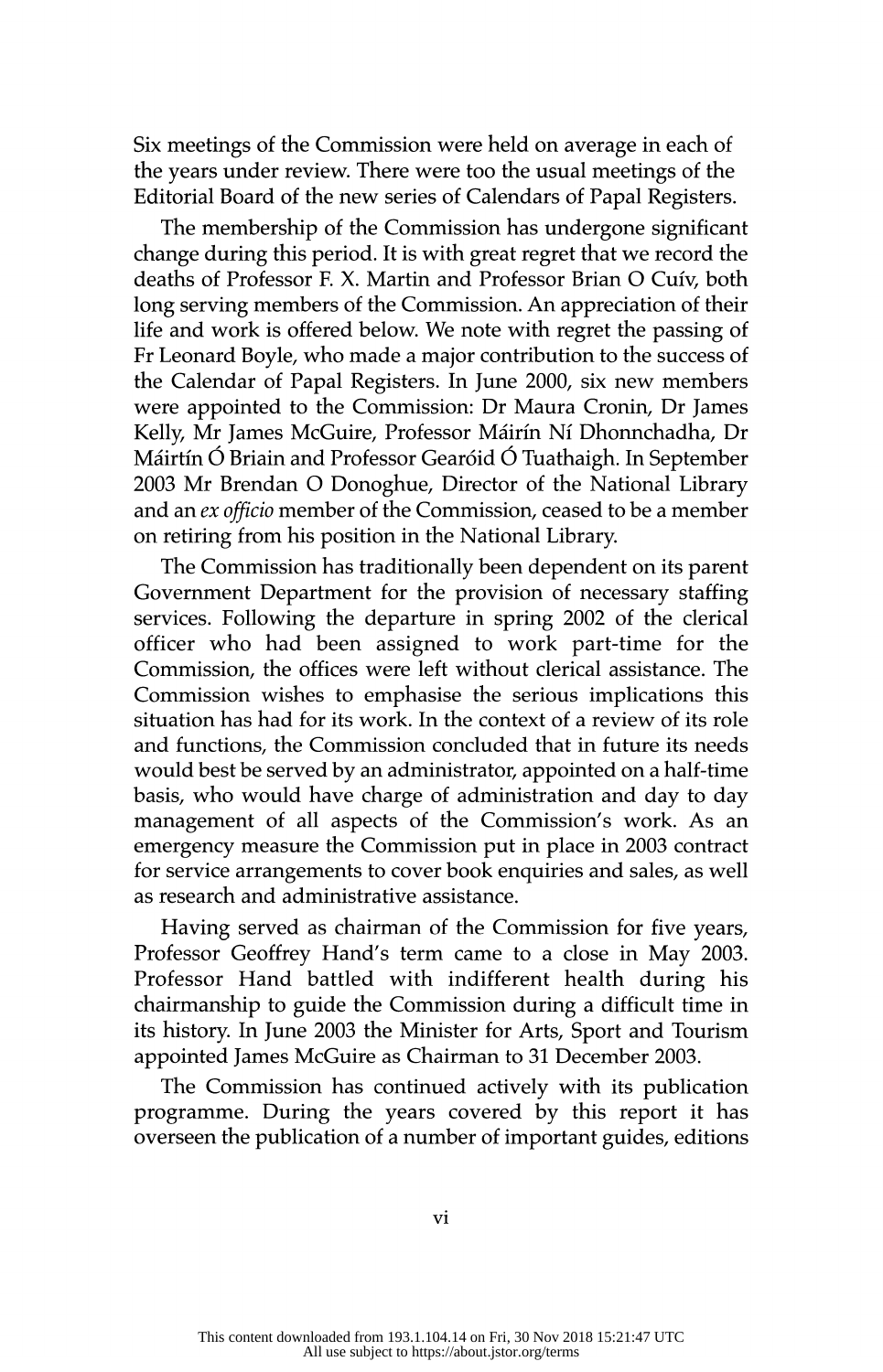and reprints. British sources for Irish history 1485-1641: a guide to manuscripts in local, regional and specialised repositories in England, Scotland and Wales, edited by Brian C. Donovan and David Edwards (1998), provides an invaluable inventory of manuscript material of Irish interest in British regional archives. Among the commission's reprint publications are a Guide to the Genealogical Office, Dublin containing papers by J. Grenham, J. Barry and P. B. Eustace (1998) and the Proceedings of the Dublin Society of United Irishmen edited by R. B. McDowell, originally published in Analecta Hibernica and reprinted as a separate volume to coincide with the bi-centenary of the 1798 rebellion. Major publications relating to medieval and early modern Ireland include The register of Octaviani de Palatio, archbishop of Armagh 1478-1513, edited by Mario Alberto Sughi (2 vols, 2000); The Irish sections of Fynes Moryson's unpublished itinerary of 1626 edited by Graham Kew (1998); and Irish exchequer payments 1270-1446 (2 vols, 1998), edited by Philomena Connolly, whose death in 2002 we very much regret to report. More recently, the Commission published Sir Roger Casement's Heart of Darkness: the 1911 documents, edited by Angus Mitchell (2003). This work was launched on 1 May by Senator Martin Mansergh, while the Minister for Arts, Sport and Tourism, John O'Donoghue, T.D., launched in October 2003 A 'Census' of Ireland  $(c.1659)$ , edited by Séamus Pender with a new introduction by William J. Smyth. Analecta Hibernica no. 37 was published in 1998, as were two volumes in the series of Calendars of papal letters relating to Great Britain and Ireland: vol. 17, pt 2 (ed. by Anne P. Fuller) for 1492-1503,  $B_1$  and  $B_2$  is 19, pt 2 (ed. by There P. Fuller) for 1192-1505, and vol.  $19$ ,  $p \nightharpoonup$  (cd. by Michael Haren) for 1503-15.

At the request of the Commission Dr James Kelly agreed in 2002<br>to become editor of *Analecta Hibernica*. Monsignor Charles Burns OBE has succeeded the late Leonard Boyle as general editor of the Calendar of Papal Letters and Professor Eamon Duffy of Magdalene College, Cambridge, has succeeded Professor Jane Magdalene College, Cambridge, has succeeded Professor Jane Sayers as chairman of the Editorial Board of the Calendar of Papal Letters project.<br>During the period under review, the Commission acted as the

publisher for the Women's History Project, which was located at the Commission's offices in 73 Merrion Square. Its publications embraced The Drennan-McTier letters, edited by Jean Agnew in three volumes (1998-9); The minutes of the Ulster Women's Unionist three volumes (1998-9); The minutes of the Ulster Women's Unionist Council and executive committee, 1911-40, edited by Diane Urquhart